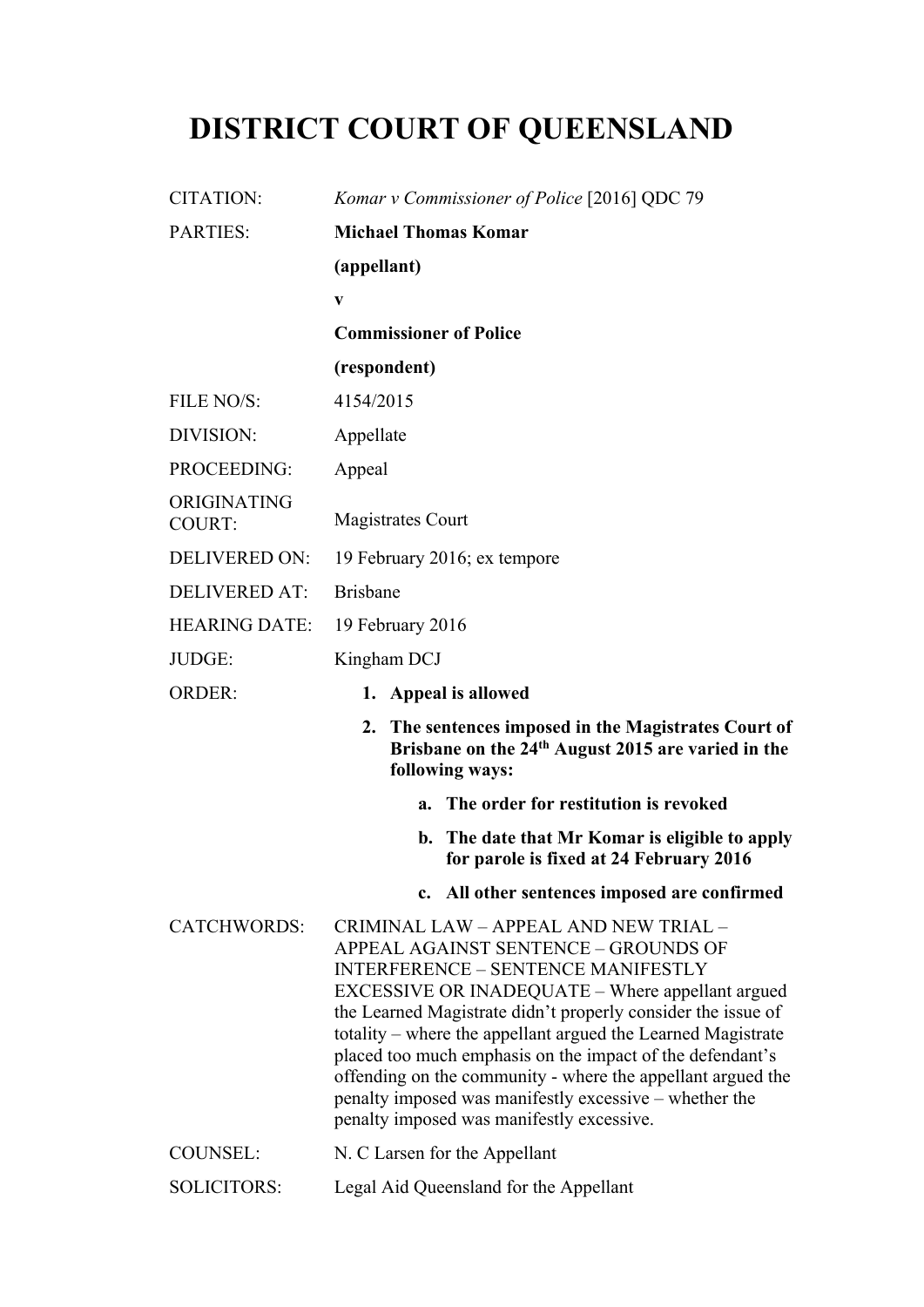## W.M. Slack, Queensland Police Service for the respondent.

- [1] I'll announce my orders and then I'll give you my reasons. My orders are these. The appeal is allowed. The sentences imposed in the Magistrates Court of Brisbane on the 24th of August 2015 are varied in the following ways: (a) the order for restitution is revoked, (b) the date that Mr Komar is eligible to apply for parole is fixed at 24 February 2016. Otherwise, the sentences imposed are confirmed.
- [2] This is an appeal against a fairly complicated sentence that the magistrate imposed in relation to 30 charges, mainly property offending, although there are two counts of possession of dangerous drugs. Overall in those 30 charges there were 10 counts of stealing; nine counts of enter premises and commit an indictable offence; nine counts of fraud; one count of attempted fraud; one count of attempted stealing; two counts of trespass and; two counts of possess dangerous drugs.
- [3] That offending straddled a sentence that was imposed on the  $25<sup>th</sup>$  of March 2015 for a smaller number of offences. There were three counts: one of enter premises and commit an indictable offence; one receive tainted property; and one trespass. For those offences, Mr Komar was sentenced to a period of nine months imprisonment and released to parole immediately.
- [4] So the 30 charges that the magistrate was dealing with in August of 2015 span a period from the 1<sup>st</sup> of December 2014 to the  $6<sup>th</sup>$  of April 2015, a period of some four months. Most of those charges pre-dated the sentence of the  $25<sup>th</sup>$  of March 2015, but seven of them were committed when Mr Komar was on parole from the sentence from the 25<sup>th</sup> of March. Because of this offending that is now subject to appeal, Mr Komar's parole was revoked and when he was sentenced in August of 2015 he had then been in custody for almost four and a-half months, having been returned to custody on the 9<sup>th</sup> of April 2015.
- [5] This is an appeal on the ground that the sentence is manifestly excessive in the circumstances. It proceeds pursuant to section 222 of the Justices Act. I have applied the principles enunciated in *House v The King*; that it's not a matter of whether I would have imposed a different sentence had I been the sentencing Judge. There must be some error, either a specific error that can be identified in the sentencing process or an error which is manifest only because the sentence overall is excessive.
- [6] There were three errors that were identified by Ms Larsen for Mr Komar: firstly, that her Honour had placed too much emphasis on the impact of this offending on the community because of the vulnerability of cashless transactions; secondly, that the sentences imposed for the trespass and dangerous drug possession offences were excessive; and, thirdly, that the sentence overall is excessive, given the order for restitution and the time allowed to pay for that and the date fixed for eligibility to apply for parole.
- [7] The second of those errors alleged has, in effect, been conceded by the respondent in relation to the trespass counts. Her Honour imposed a term of 12 months imprisonment for each trespass offence. That is the maximum sentence for that offence. The circumstance of these offences don't appear to suggest a 12-month term is warranted. They couldn't be said to be in the worst category of trespass offences. For the possession of dangerous drug sentences, I am also satisfied that a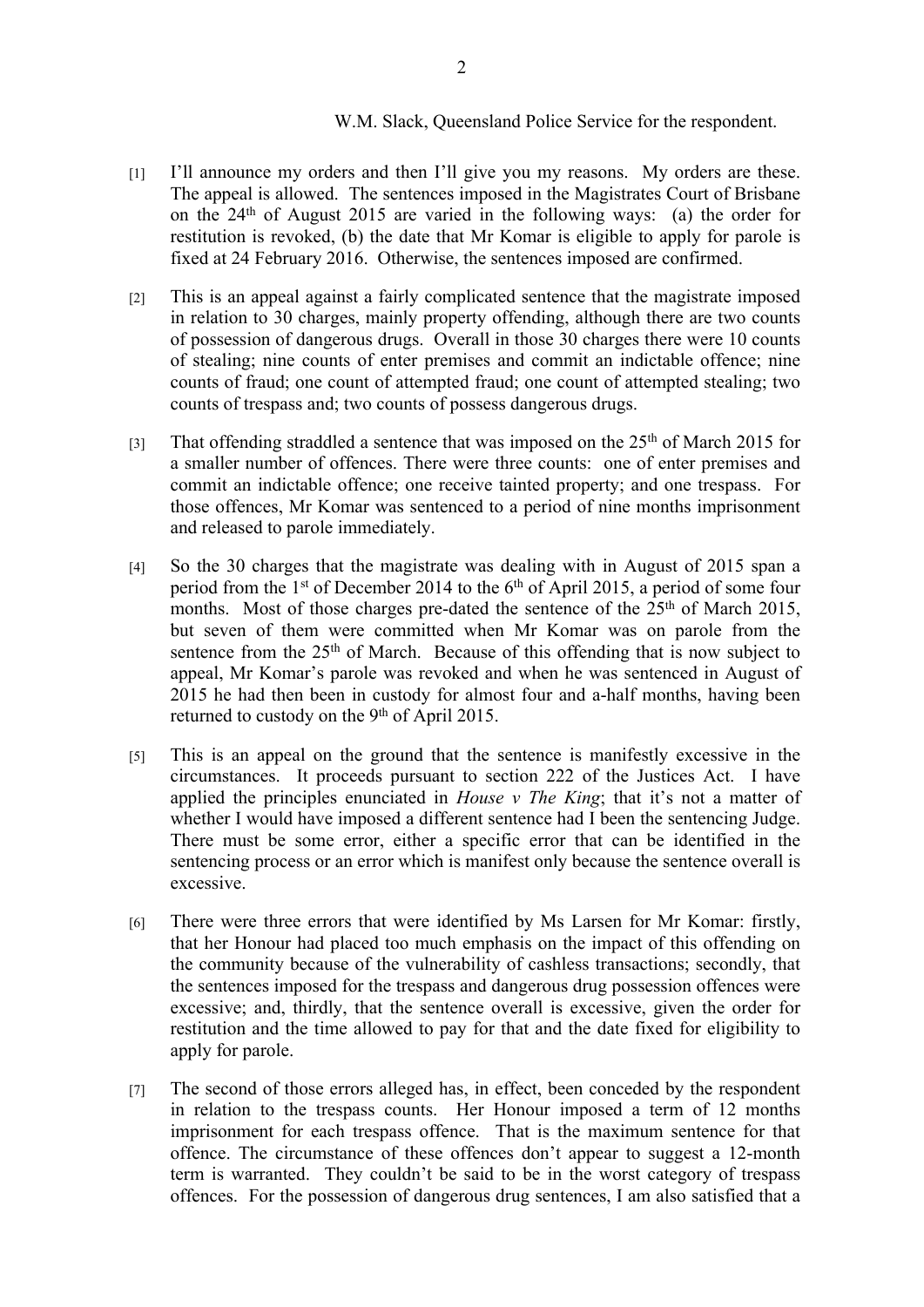term of 12 months for those two offences was excessive. I realise I have to amend the orders that I announced earlier and add a third order, that the sentences imposed for the trespass and possess dangerous drug counts – there are four in all – will be varied to reduce the term of imprisonment for each of those from 12 months to three months.

- [8] Returning to my reasons. The error in relation to the trespass and dangerous drug charges demonstrates that there was error in the sentencing exercise and that alone is sufficient to reopen the sentence.
- [9] I am also satisfied that the sentence should be reopened because, overall, I consider the principle of totality has not been properly reflected in the sentence imposed. Although her Honour did seem to place significant emphasis on the effect of the offending on the cashless economy, I am not satisfied that that led to an error in sentence. My reading of her remarks was that she was trying to make it clear to the offender why this was serious property offending; that even though it appeared that money was not taken from an individual, it was an attack on the system. It was reasonable for her to make those observations and take it into account.
- [10] I consider her Honour's error is in the way in which she has approached the cumulative aspect of the sentence, and I want to turn to that now. Shortly stated, the way in which the Court must approach a sentence that has a cumulative aspect is to identify a starting point, to consider then the overall effect of the sentence, bearing in mind its cumulative aspects, and to ensure that it is not disproportionate to the overall offending (*R v Kendrick* [2015] QCA 27 at 55 and 57).
- [11] Here there were two cumulative components to the sentence. Firstly, there was the decision that her Honour made to impose the sentence for the post-parole offending cumulative upon the sentence for the pre-parole offending – that is, pre-March 2015. It was certainly open to her Honour to do that and no complaint is made about her decision to impose the sentence cumulatively. It was quite proper to do so. However, I consider her Honour has not properly considered the other cumulative aspect of the sentence, and that is that Mr Komar was already serving a nine-month term of imprisonment, that he was returned to custody on that sentence because of these offences, and that, by the time of sentence, he had served four and a-half months that could not be declared in relation to the sentence her Honour was imposing.
- [12] Her Honour was aware that he had spent that time in custody and formed the view that, were she to fix a parole eligibility date when she was asked to, which was in December of 2015, that would not be sufficient. However, her reasoning doesn't reveal why she thought a parole eligibility date in June of next year (which would have had Mr Komar serving almost 15 months overall before he could apply for parole) was not disproportionate in light of the offending overall.
- [13] I consider the head sentence imposed for all the property offending to be open to her Honour – perhaps on the high side, but open, given it was a sustained period of offending and the higher term was imposed in relation to the offences committed whilst on parole. So I would not disturb the head sentence, except for the trespass and possess dangerous drug offences. When taking into account the time that has been served in custody, parole eligibility after the offender has served around 10